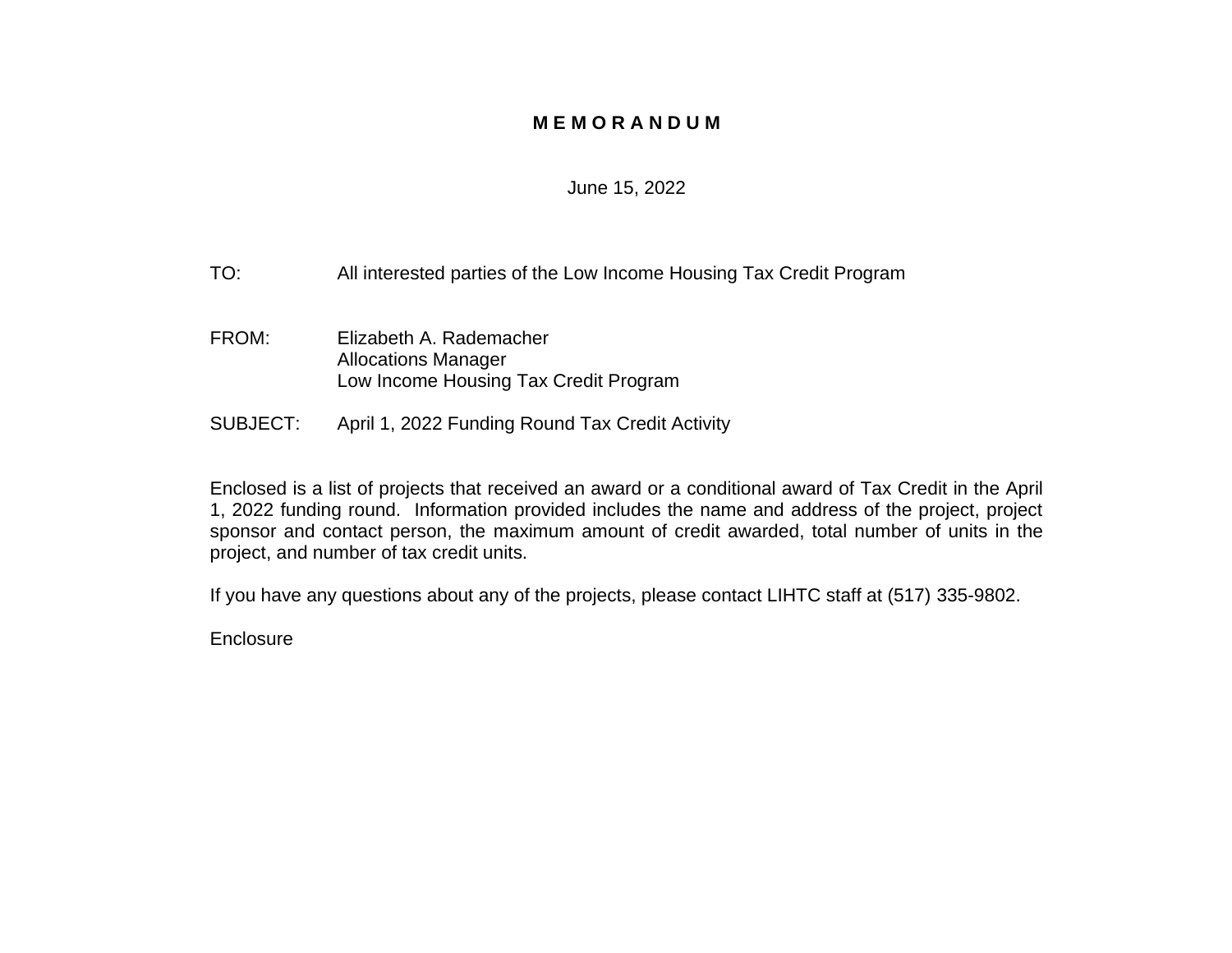#### Page 1

| <b>Project #: M22031</b> |                                                | <b>Owner Contact:</b>   | Kittie Tuinstra (231) 736-7655 |                   |  |
|--------------------------|------------------------------------------------|-------------------------|--------------------------------|-------------------|--|
|                          | <b>Project Name:</b> Village Flats, The        |                         | OCHC Nashville LDHA LP         |                   |  |
|                          | <b>Project Address:</b> 324 North Queen Street |                         | 920 South State Street         |                   |  |
|                          |                                                |                         | Hart, MI 49420                 |                   |  |
|                          | Nashville, MI 49073                            | <b>Amt Requested:</b>   | \$688,000                      | # Bldgs: $1$      |  |
| <b>County: Barry</b>     |                                                | <b>Max Amt Awarded:</b> | \$688,000                      | # Total Units: 20 |  |
|                          | <b>Target Units:</b>                           | Family                  |                                | # LIHTC Units: 20 |  |
|                          | <b>Category/Set-Aside Funded In:</b>           | Undesignated / Rural    | Year of Credit: 2022           |                   |  |
| <b>Application Date:</b> | 4/1/2022<br>Self Score: 74                     |                         | <b>Final Score: 58</b>         |                   |  |
|                          |                                                |                         |                                |                   |  |
| Project #:               | M22038                                         | <b>Owner Contact:</b>   | Anthony Lentych                | (231) 922-4915    |  |
|                          | <b>Project Name:</b> Parkview Apartments       |                         | TC 1223E LDHA LP               |                   |  |
|                          | Project Address: 1223 East Eighth Street       |                         | 150 Pine Street                |                   |  |
|                          |                                                |                         | Traverse City, MI 49684        |                   |  |
|                          | $Travarea City$ MI $AQBA$                      | Amt Ponugetod:          |                                | $#$ Ridge: 1      |  |

|                          | Traverse City, MI 49684       |                              | <b>Amt Requested: \$993,869</b>                               |                        | # Bldgs: 1        |  |
|--------------------------|-------------------------------|------------------------------|---------------------------------------------------------------|------------------------|-------------------|--|
|                          | <b>County: Grand Traverse</b> |                              | Max Amt Awarded: \$993,861                                    |                        | # Total Units: 23 |  |
|                          |                               | <b>Target Units: Elderly</b> |                                                               |                        | # LIHTC Units: 23 |  |
|                          |                               |                              | Category/Set-Aside Funded In: Open - Balance of State / Rural | Year of Credit: 2022   |                   |  |
| <b>Application Date:</b> | 4/1/2022                      | <b>Self Score: 99</b>        |                                                               | <b>Final Score: 99</b> |                   |  |

| <b>Project #: M22046</b> |                                       | <b>Owner Contact:</b>               | Brian McGeady (513) 964-1141        |                        |  |
|--------------------------|---------------------------------------|-------------------------------------|-------------------------------------|------------------------|--|
|                          | <b>Project Name:</b> Greenwood, The   |                                     | The Greenwood LDHA LLC              |                        |  |
|                          | Project Address: 702 Greenwood Avenue |                                     | 9100 Centre Pointe Drive, Suite 210 |                        |  |
|                          |                                       |                                     | West Chester, OH 45069              |                        |  |
|                          | Jackson, MI 49203                     | <b>Amt Requested: \$1,426,380</b>   |                                     | # Bldgs: $\frac{4}{1}$ |  |
|                          | <b>County:</b> Jackson                | <b>Max Amt Awarded: \$1,426,380</b> |                                     | # Total Units: 51      |  |
|                          | <b>Target Units:</b>                  | Family                              |                                     | # LIHTC Units: 51      |  |
|                          | Category/Set-Aside Funded In:         | Undesignated / Distressed           | Year of Credit: 2022                |                        |  |
| <b>Application Date:</b> | Self Score: 99<br>4/1/2022            |                                     | <b>Final Score: 92</b>              |                        |  |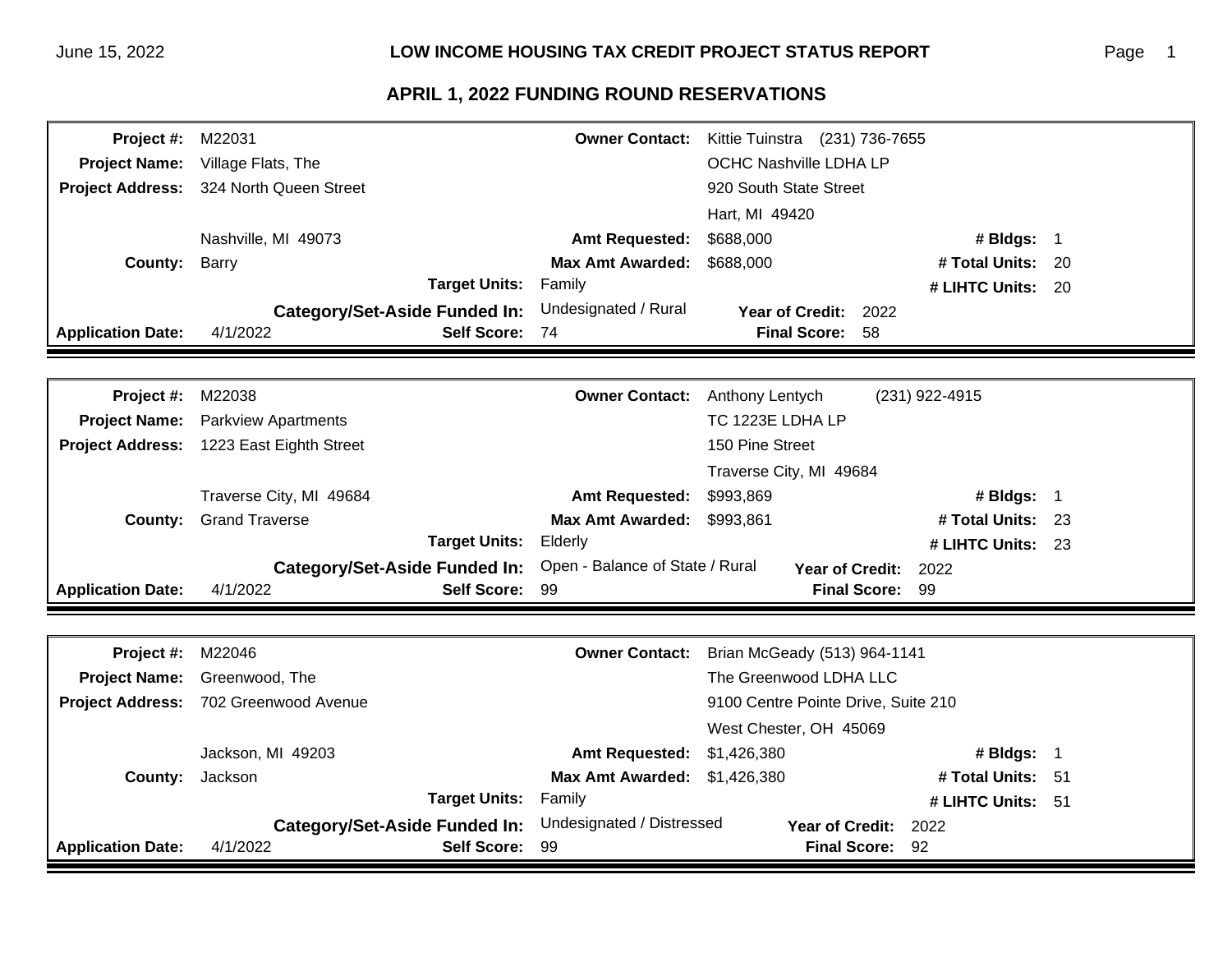#### Page 2

| Project #:               | M22036                                      | <b>Owner Contact:</b>     | Peter Levavi<br>(224) 927-5057     |                     |  |
|--------------------------|---------------------------------------------|---------------------------|------------------------------------|---------------------|--|
| <b>Project Name:</b>     | <b>Boston Square Together II</b>            |                           | <b>BSQ Together II LDHA, LLC</b>   |                     |  |
|                          | Project Address: 1450 Kalamazoo Avenue SE   |                           | 666 Dundee Road, Suite 1102        |                     |  |
|                          |                                             |                           | Northbrook, IL 60062               |                     |  |
|                          | Grand Rapids, MI 49507                      | <b>Amt Requested:</b>     | \$1,500,000                        | # Bldgs: $1$        |  |
| <b>County:</b>           | Kent                                        | <b>Max Amt Awarded:</b>   | \$1,500,000                        | # Total Units: 57   |  |
|                          | <b>Target Units:</b>                        | Family                    |                                    | # LIHTC Units: $45$ |  |
|                          | <b>Category/Set-Aside Funded In:</b>        | Open - Urban / Distressed | Year of Credit:                    | 2022                |  |
| <b>Application Date:</b> | <b>Self Score:</b><br>4/1/2022              | 105                       | <b>Final Score:</b>                | 105                 |  |
|                          |                                             |                           |                                    |                     |  |
|                          |                                             |                           |                                    |                     |  |
| Project #:               | M22042                                      | <b>Owner Contact:</b>     | David Cooper, Jr.                  | $(614)$ 396-3200    |  |
| <b>Project Name:</b>     | <b>Breton Grove</b>                         |                           | <b>Breton Grove LDHA LP</b>        |                     |  |
|                          | Project Address: 2400 43rd Street Southeast |                           | 500 South Front Street, 10th Floor |                     |  |
|                          |                                             |                           | Columbus, OH 43215                 |                     |  |

|                            |          | Grand Rapids, MI 49500                         | AIIII Requested: 01,010,000         |                         | # DIUYS.          |  |
|----------------------------|----------|------------------------------------------------|-------------------------------------|-------------------------|-------------------|--|
| <b>County: Kent</b>        |          |                                                | <b>Max Amt Awarded: \$1,316,000</b> |                         | # Total Units: 55 |  |
|                            |          | <b>Target Units: Family</b>                    |                                     |                         | # LIHTC Units: 55 |  |
|                            |          | Category/Set-Aside Funded In: PSH / Distressed |                                     | Year of Credit: 2022    |                   |  |
| <b>Application Date:</b> 4 | 4/1/2022 | <b>Self Score: 135</b>                         |                                     | <b>Final Score: 134</b> |                   |  |

| <b>Project #: M22030</b> |                                                      |                            | <b>Owner Contact:</b> Nick Lovelace (402) 540-4783 |  |  |
|--------------------------|------------------------------------------------------|----------------------------|----------------------------------------------------|--|--|
|                          | <b>Project Name:</b> Union Suites On Michael II      |                            | Union Suites at Michael LDHA LLC                   |  |  |
|                          | Project Address: 3566 Michael Avenue SW              |                            | 600 Broadway Avenue Apt 601A                       |  |  |
|                          |                                                      |                            | Grand Rapids, MI 49504                             |  |  |
|                          | Wyoming, MI 49509                                    | Amt Requested: \$905,100   | # Bldgs: $3$                                       |  |  |
| <b>County: Kent</b>      |                                                      | Max Amt Awarded: \$905,100 | # Total Units: 52                                  |  |  |
|                          | <b>Target Units: Elderly</b>                         |                            | # LIHTC Units: $52$                                |  |  |
|                          | Category/Set-Aside Funded In: Open - Urban / Elderly |                            | Year of Credit: 2022                               |  |  |
| <b>Application Date:</b> | 4/1/2022<br>Self Score: 101                          |                            | Final Score: 94                                    |  |  |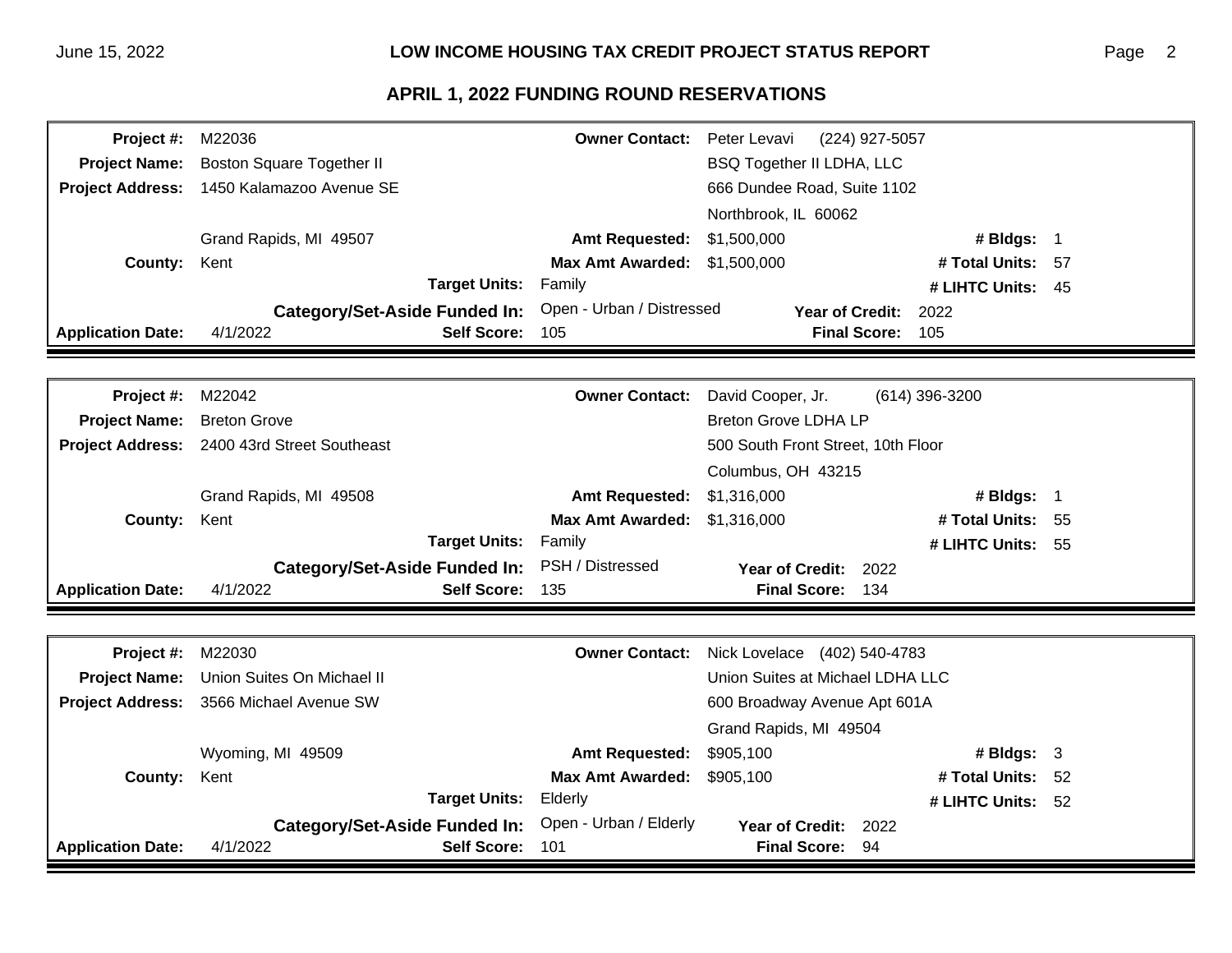| <b>Project #: M22045</b> |                                              |                                          | <b>Owner Contact:</b> Boone DeShano | (989) 709-5962         |      |
|--------------------------|----------------------------------------------|------------------------------------------|-------------------------------------|------------------------|------|
|                          | <b>Project Name:</b> Lincoln Park Residences |                                          | Lincoln Park Residences LDHA LP     |                        |      |
|                          | Project Address: 221 East Patrick Road       |                                          | 325 Commerce Court                  |                        |      |
|                          |                                              |                                          | Gladwin, MI 48624                   |                        |      |
|                          | Midland, MI 48640                            | <b>Amt Requested:</b>                    | \$878,382                           | # Bldgs: $3$           |      |
| County:                  | Midland                                      | <b>Max Amt Awarded:</b>                  | \$876,938                           | # Total Units:         | -50  |
|                          | Target Units:                                | Family                                   |                                     | # LIHTC Units:         | -50  |
|                          | <b>Category/Set-Aside Funded In:</b>         | Disaster Credit and Undesignated / Rural |                                     | <b>Year of Credit:</b> | 2022 |
| <b>Application Date:</b> | Self Score: 94<br>4/1/2022                   |                                          |                                     | <b>Final Score:</b>    | 94   |
|                          |                                              |                                          |                                     |                        |      |

| <b>Project #: M22044</b>                |                                               |                                     | <b>Owner Contact:</b> Wendy Carty-Saxon<br>(734) 663-5858 x211 |
|-----------------------------------------|-----------------------------------------------|-------------------------------------|----------------------------------------------------------------|
|                                         | <b>Project Name:</b> Grove At Veridian, The   |                                     | The Grove at Veridian, LDHA LP                                 |
| <b>Project Address: 2270 Platt Road</b> |                                               |                                     | 1327 Jones Drive, Suite 102                                    |
|                                         |                                               |                                     | Ann Arbor, MI 48105                                            |
|                                         | Ann Arbor, MI 48104                           | <b>Amt Requested: \$1,500,000</b>   | # Bldgs: $8$                                                   |
| County:                                 | Washtenaw                                     | <b>Max Amt Awarded: \$1,500,000</b> | # Total Units: 50                                              |
|                                         | <b>Target Units: Family</b>                   |                                     | # LIHTC Units: $50$                                            |
|                                         | Category/Set-Aside Funded In: PSH / Nonprofit |                                     | Year of Credit: 2022                                           |
| <b>Application Date:</b>                | Self Score: 142<br>4/1/2022                   |                                     | <b>Final Score:</b><br>140                                     |

| <b>Project #: M22039</b> |                                                    |                                   | <b>Owner Contact:</b> Christopher Laurent<br>(608) 234-5291 |
|--------------------------|----------------------------------------------------|-----------------------------------|-------------------------------------------------------------|
|                          | Project Name: 4401 Rosa Parks                      |                                   | 4401 Rosa Parks LDHA, LP                                    |
| <b>Project Address:</b>  | Various addresses on Rosa Parks BLVD,<br>Lysander, |                                   | 1118 South Washington Avenue                                |
|                          | Vermont, and W. Canfield                           |                                   | Lansing, MI 48910                                           |
|                          | Detroit, MI 48208                                  | <b>Amt Requested: \$986,435</b>   | # Bldgs:                                                    |
| <b>County:</b> Wayne     |                                                    | <b>Max Amt Awarded: \$986,435</b> | # Total Units: 60                                           |
|                          | <b>Target Units:</b>                               | Family                            | # LIHTC Units: $40$                                         |
|                          | Category/Set-Aside Funded In:                      | Undesignated / Distressed         | Year of Credit: 2022                                        |
| <b>Application Date:</b> | 4/1/2022<br>Self Score: 91                         |                                   | <b>Final Score:</b><br>-91                                  |